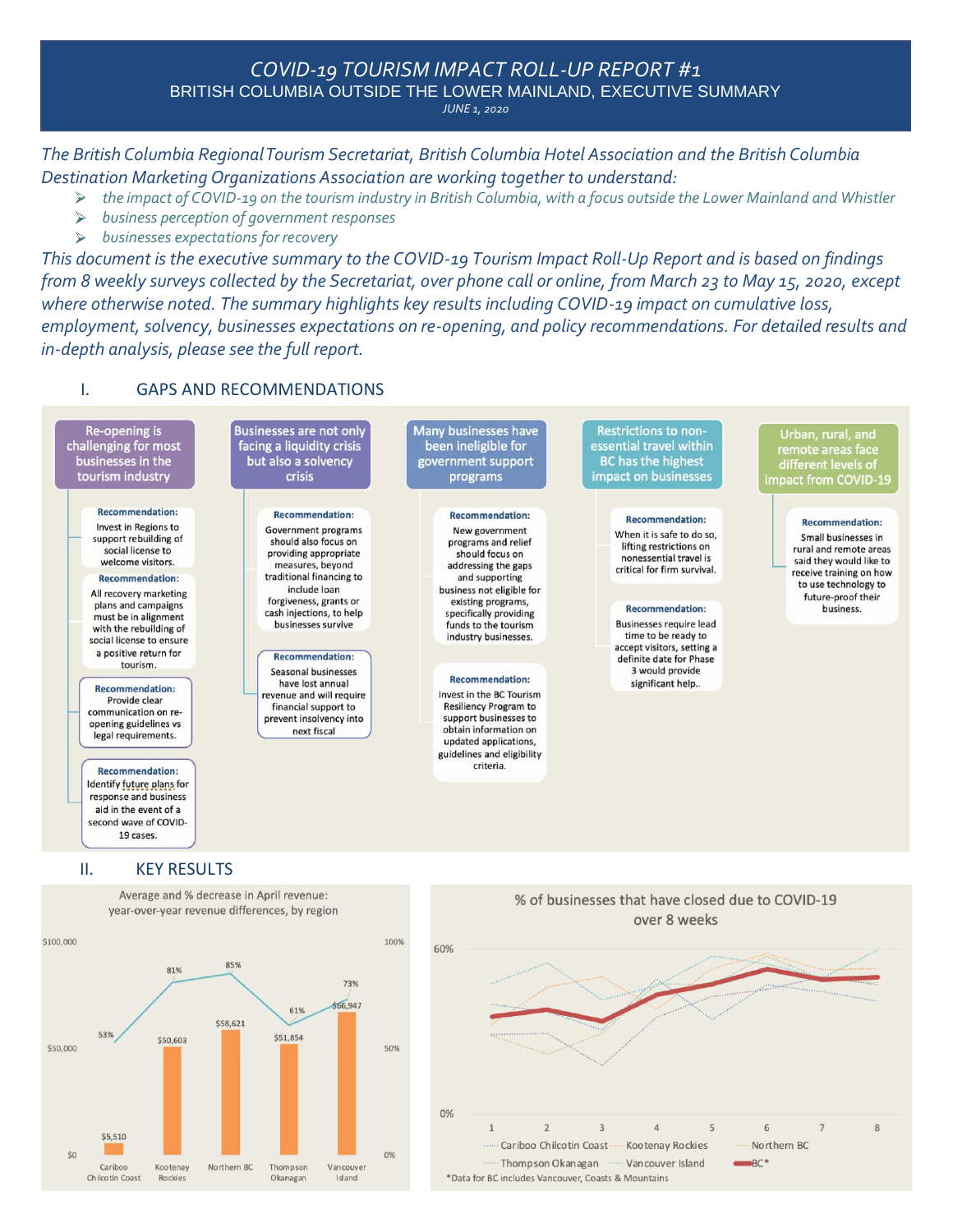

As of May 15, 2020, 51% of surveyed businesses have received at least one government support program or financial assistance.



58% of those who have received support or assistance rated these programs as extremely effective, very effective, or somewhat effective.

#### III. SURVEY SAMPLE



### IV. CONTEXT: TOURISM IN BRITISH COLUMBIA<sup>1</sup>





*Majority of BC tourism dollars come from international and BC itself.*

## V. RESULTS ANALYSIS<sub>2</sub>



*As of May 15, 2020, Resorts, Activity/Festival, and Accommodations businesses reported the highest average losses per businesses.* 

*The estimated cumulative loss in 5 regions due to COVID-19 is \$568 million, amounting to 15.2% of total value contributed to the BC economy by the tourism industry in 2017.*